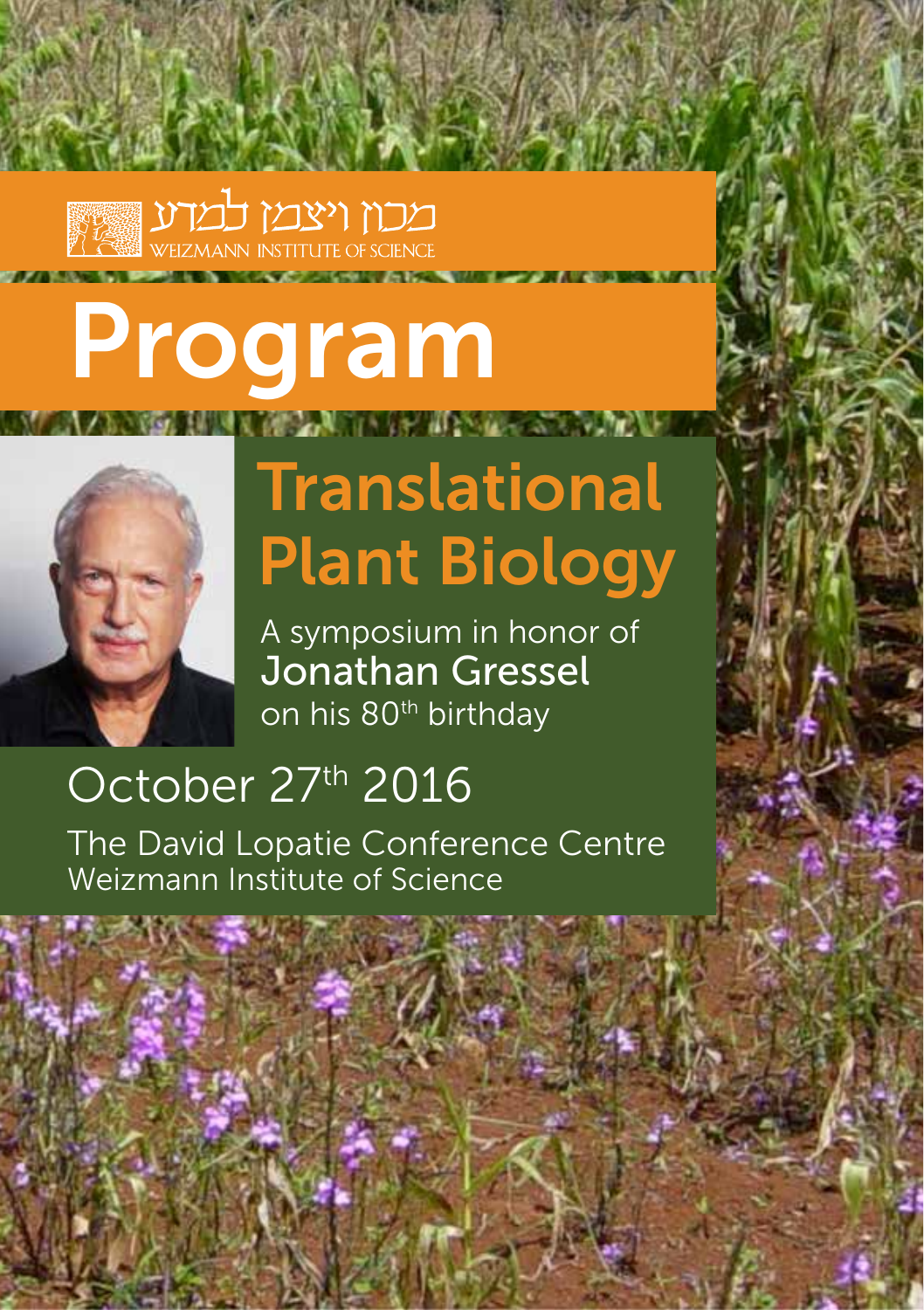#### **Opening**

| 08:20                               | Tea & Coffee                                                         |                                                                                                           |  |  |
|-------------------------------------|----------------------------------------------------------------------|-----------------------------------------------------------------------------------------------------------|--|--|
| 08.50                               | Welcome & Opening remarks<br>Zvi Livneh, Evgenia Dor, Marvin Edelman |                                                                                                           |  |  |
| <b>Session 1</b><br>Chair: Avi Levy |                                                                      |                                                                                                           |  |  |
|                                     | 09:10                                                                | <b>David Sands (MSU, USA)</b><br>Leveraging amino acid regulation for plant<br>health and human nutrition |  |  |
|                                     |                                                                      | 09:40 Steve Duke (ARS, USA)<br>Plant biotechnology and weed<br>management                                 |  |  |
|                                     | 10:10                                                                | Paul Christou (UdL, Spain)<br>Redesigning plant cells for synthetic biology<br>applications               |  |  |
|                                     |                                                                      |                                                                                                           |  |  |

#### 10.40 Tea & Coffee

### **2 Session**

Chair: Moshe Feldman

| 11:10 | Maor Bar-Peled (UGA, USA)                  |
|-------|--------------------------------------------|
|       | Activated sugars in microbe-host           |
|       | interaction, biofilm, glycan formation and |
|       | biofuels                                   |
|       |                                            |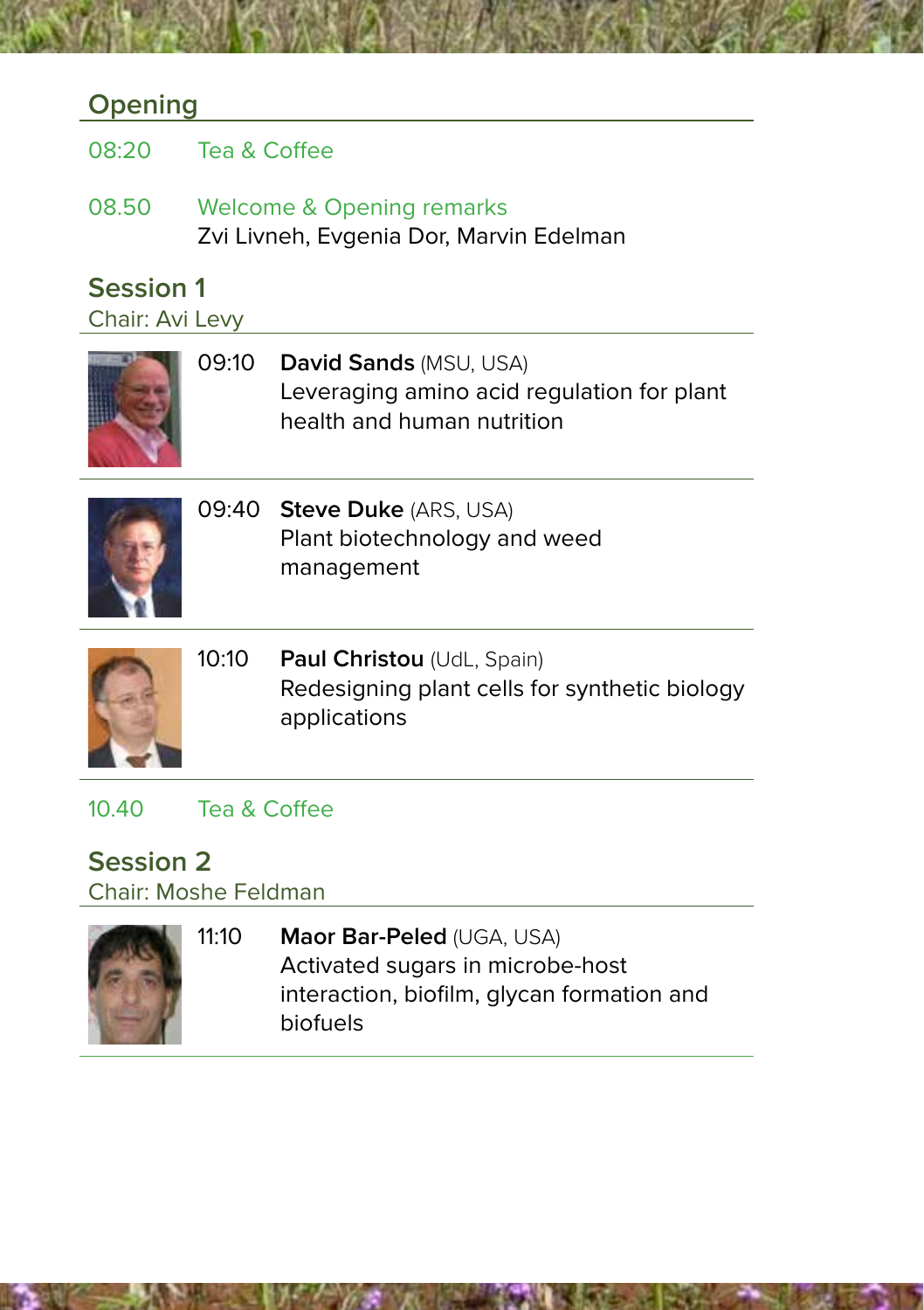

11:40 **Barbara Mazur** (DuPont Pioneer, USA) Use of CRISPR-Cas technologies to create waxy corn





12:50 Lunch

#### **Session**<sub>3</sub> **Chair: Marvin Edelman**

| 14:00 | <b>Benjamin Horwitz (IIT, IL)</b><br>The quest for Trichoderma cryptochrome:<br>32 years later     |
|-------|----------------------------------------------------------------------------------------------------|
|       | 14:20 Efraim Lewinsohn (ARO, IL)<br>Awakening silent metabolism improves<br>flower and fruit aroma |
|       | 14:40 Jonathan Gressel (WIS, IL)                                                                   |

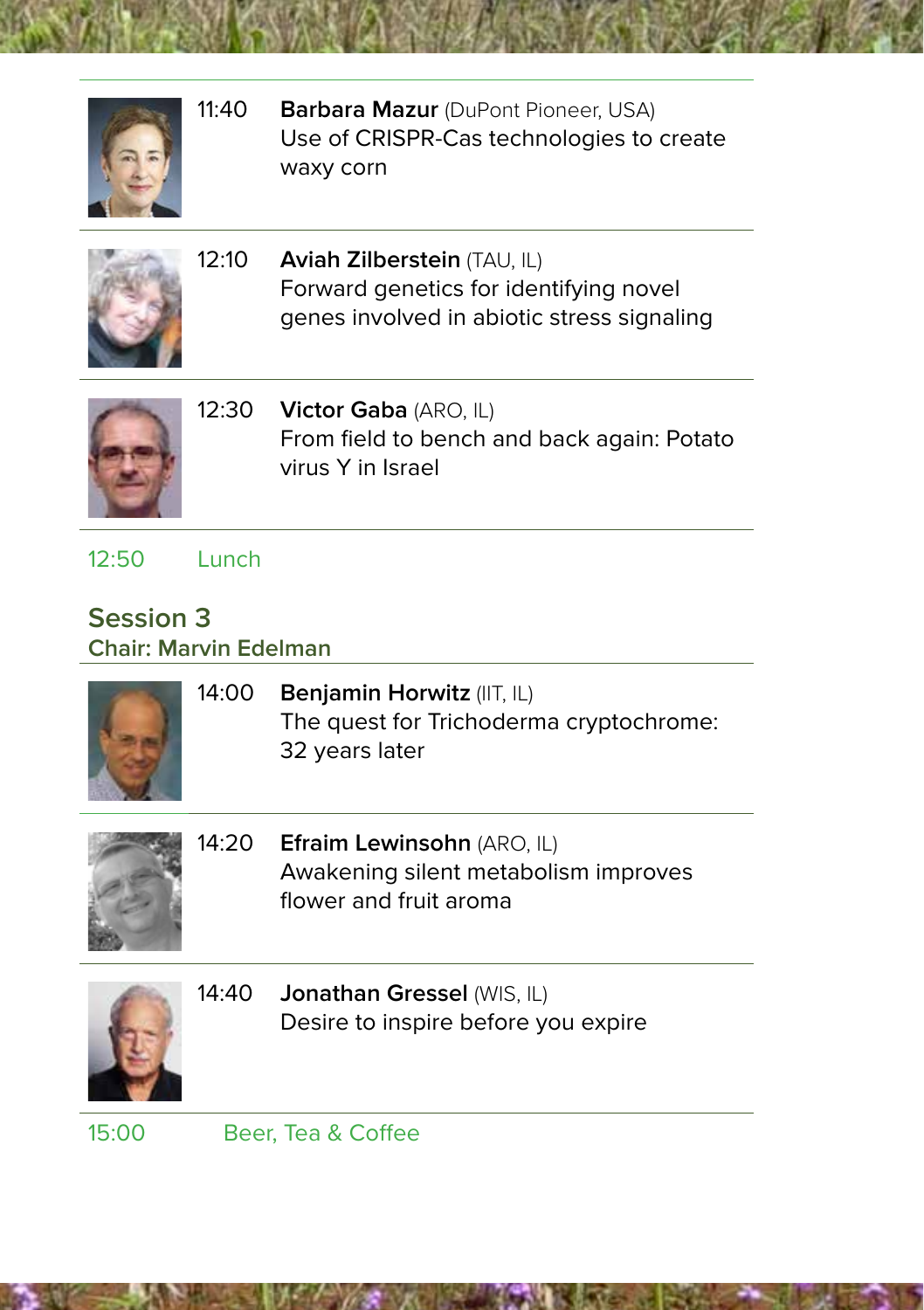#### **Round Table: From Bench to Field**

#### 15:45-17:00 **Moderator** Barbara Mazur



#### **Mazur Barbara**

PhD (Rockefeller). Vice President for Technology Acquisition Strategy, DuPont Pioneer, USA



#### **Yoseph Shaaltiel**

PhD (WIS), Founded Protalix, Executive Vice President for Research & Development at Protalix BioTherapeutics, IL



**Eyal Emmanuel** PhD (WIS), Chief Science Officer and Head of R&D Crop Protection at Evogene, IL



**Chen Ofra** PhD (WIS), A Scientific Founder and Vice President for Research & Development at TransAlgae, IL



**Ron Salpeter** LL.M. (Osaka U), LL.B. (TAU), A Founder and Chief Executive Officer at HinoMan, IL



**Avichai Perl** PhD (WIS), Chief Scientist of the Ministry of Agriculture & Rural Development, IL



**Gil Granot-Maver** MBA, LL.B. (TAU), Chief Executive Officer, YEDA

with the participation of: **David Sands, Steve Duke, Paul Christou**